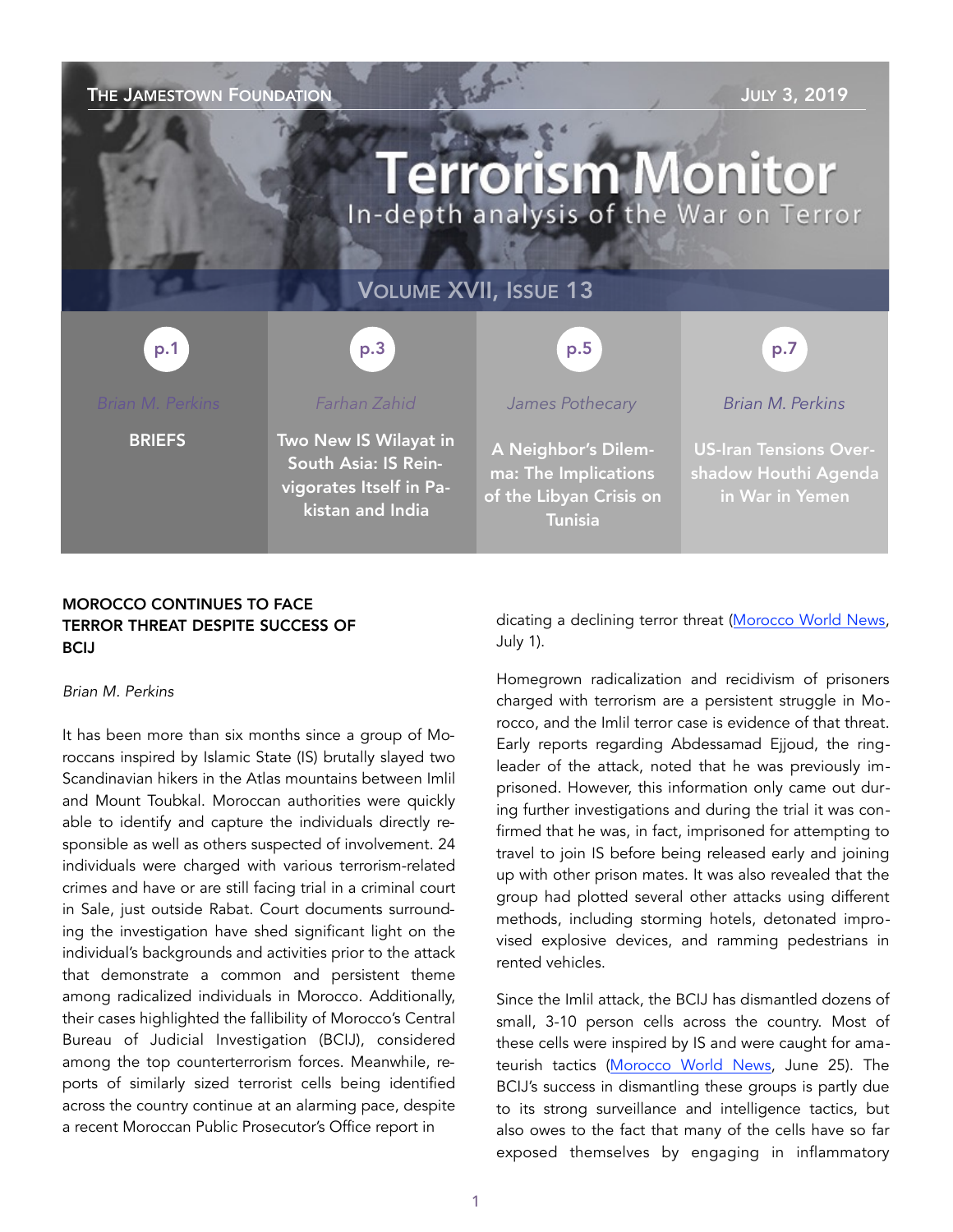rhetoric online, attempting overly sophisticated plots involving explosives, or using unsecure communication systems.

While the BCIJ's failure to track Ejjoud's activities following his release is undoubtedly a failure, his use of the Telegram messaging app and unsophisticated tactics are additional reasons for the attack's success. With the high level of radicalization currently occurring in Morocco, the return of IS fighters, and outreach by IS central to facilitate attacks ranging in sophistication from the Sri Lanka bombings to more rudimentary attacks, it is likely a matter of time before there is another successful attack in the country. British intelligence services named Morocco among a "hit list" of targets IS is seeking to attack and noted hotels and tourist locations among the top targets (The Sun, June 2). With no solid plans to reduce radicalization, the BCIJ will continue to face an uphill battle against terrorist cells that will learn from the failures of those arrested and become increasingly savvy to avoid detection.

*Brian M. Perkins is the Editor of Terrorism Monitor* 

## ISLAMIC STATE BRANCHES RENEW PLEDGES TO AL-BAGHDADI

### *Brian M. Perkins*

Over the past several weeks, Islamic State (IS) has revived its coordinated media campaign dubbed "And the Best Outcome is for the Righteous" to demonstrate the interconnection between its central *shura* (council) and branches across the globe (Jihadology, June 15). IS offshoots in Africa, the Caucasus, the Pacific, and elsewhere have begun publicly renewing their pledges of allegiances to IS leader Abu Bakr al-Baghdadi. The renewal of this campaign, which was first run in 2016, comes amid the group's reorganization and the rebranding of its global branches, and could ultimately shed light on IS central's relationship with its more nascent groups, notably its branches in Central Africa, Pakistan, and India.

The first to renew its pledge in the series was Islamic State West Africa Province (ISWAP) in a video released on June 15, featuring fighters located in what was identified as Burkina Faso and Mali renewing their pledge and touting operational victories ([Jihadology,](https://jihadology.net/2019/06/15/new-video-message-from-the-islamic-state-and-the-best-outcome-is-for-the-righteous-wilayat-gharb-ifriqi) June 15). ISWAP's video was followed by similar videos released by Wilayat Sinai, Wilayat Southeast Asia, Wilayat Caucasus, and Wilayat Khorasan. Each of the videos depicted its fighters and included renewed pledges.

The videos are evidence of IS central's communication and coordination with these branches, but one notable factor to consider is that these branches have been longstanding supporters with unquestioned ties and communication back to the core IS cadre. The groups that have noticeably been absent from the media campaign thus far are, Wilayat Pakistan, Wilayat India, and Islamic State Central Africa Province (ISCAP) in the Democratic Republic of Congo (DRC)—the latter two of which being the newest among the group's branches and holding less demonstrable evidence of strong connections with IS central.

IS began claiming attacks under the banner of ISCAP on April 18. However, factions of the ADF with previously reported links to IS are in fact the likely culprits (Twitter. com/SimNasr, April 18). There has, however, not been a public pledge to Baghdadi from ISCAP and very little evidence of close communication between the two. There have also not been any verifiable photos of IS fighters in the DRC, though photos have allegedly shown weapons the group has seized from security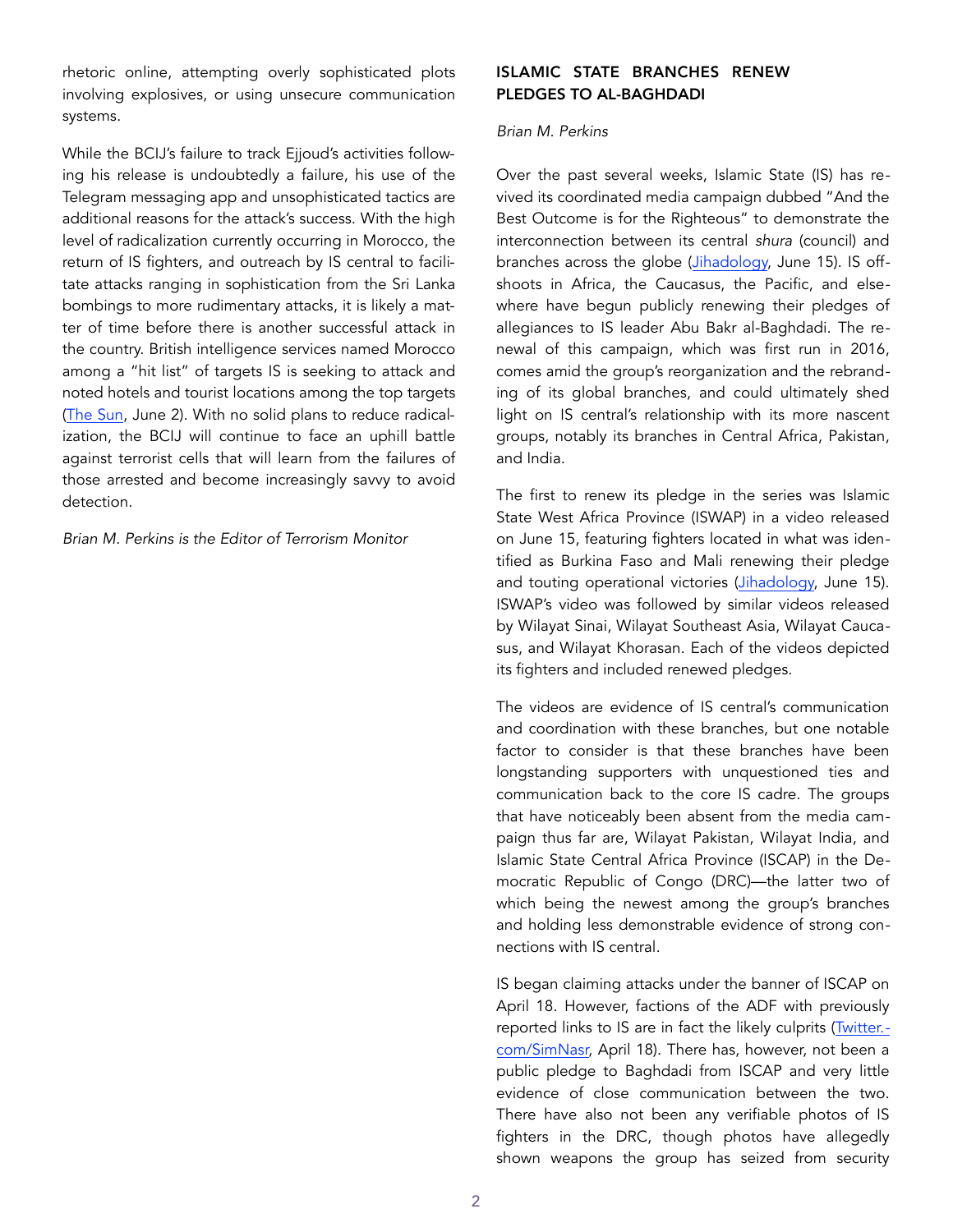forces. Similarly, Wilayat India is also a nascent group with little evidence of strong ties back to IS central. Wilayat India, a.k.a. Wilayat-e-Hind, is a spin-off of the previous Islamic State Jammu and Kashmir branch, comprised of a pro-IS group of militants fighting against the Indian government. There have been several militants belonging to ISJK that have publicly pledged alle-giance to Baghdadi ([The Hindu,](https://www.thehindu.com/news/national/other-states/belying-police-claims-islamic-state-shadow-lengthens-over-kashmir-valley/article24956847.ece) September 16, 2018). The rebranding to Wilayat India, however, suggests an expansion into India proper, though there is no evidence of an organized group outside of Jammu and Kashmir. There is a clear history of IS operations in Pakistan under Wilayat Khorasan, which previously comprised Afghanistan and Pakistan, but it is unclear how the Pakistan branch will fare in terms of leadership and capabilities following the split from its Afghan counterparts and reports of infighting.

With the bulk of IS provinces lining up to renew pledges and demonstrate their coordination, continued silence by these groups could help shed some light on the nature of their relationship and ability to coordinate with IS central. Conversely, if these branches do release videos depicting their leaders and fighters, it could provide essential hints as to the size and composition of these branches as well as potential clues indicating where they are operating.

*Brian M. Perkins is the Editor of Terrorism Monitor* 

# Two New IS Wilayat in South Asia: IS Reinvigorates Itself in Pakistan and India

## *Farhan Zahid*

After the unexpected terrorist attack in Sri Lanka in May, Islamic State's (IS) Central Shura announced the establishment of two new *Wilayat* (governorates) in South Asia. The seven simultaneous and well-concerted terrorist attacks in Sri Lanka on Easter Sunday were orchestrated by National Tawheed Jamaat (NJT), a small cell of radicalized but educated individuals of affluent Sri Lankan Muslim families.

The first announcement by IS' official Amaq Media was concerning the creation of Wilayat-e-Hind on May 12, followed by Wilayat-e-Pakistan on May 14 [\(VOA Pa](https://www.voanews.com/south-central-asia/islamic-state-announces-pakistan-province)[kistan, May 15](https://www.voanews.com/south-central-asia/islamic-state-announces-pakistan-province)). The new *Wilayat* are named after countries, which is a break from IS' previous standards of naming its units after historic regions such as "Khorasan" for South and Central Asia. The move is in fact a departure from its past policy of not accepting nationstates as *Wilayat* of the self-proclaimed caliphate, especially in the case of Pakistan, a country carved out of British Indian dominions.

More interestingly, the Central Shura did not mention IS-Khorasan (IS-K), implying that IS-K would only be looking after the IS activities in Afghanistan and Central Asia. IS has not yet made any decision to dissolve or merge it with two new *Wilayat* and it is believed that IS-K would continue to operate under its current Emir Shaikh Aslam Farooqi from its areas of control in eastern Afghanistan. It is pertinent to mention that IS-K was established by IS after the proclamation of the Islamic Caliphate in June 2014. IS-K remains one of the most resilient chapters of IS around the globe as it continues to operate despite the loss of four consecutive emirs to US drone strikes since 2015. [1]

#### Wilayat-e-Pakistan and Wilayat-e-Hind

The decision to establish Wilayat-e-Pakistan must have been made earlier, but it was not announced by IS until after the NJT attacks in Sri Lanka, which was followed by two terrorist attacks in Pakistan's Baluchistan province along the Afghanistan border where IS-K is believed to be active. The attacks were targeted killings that took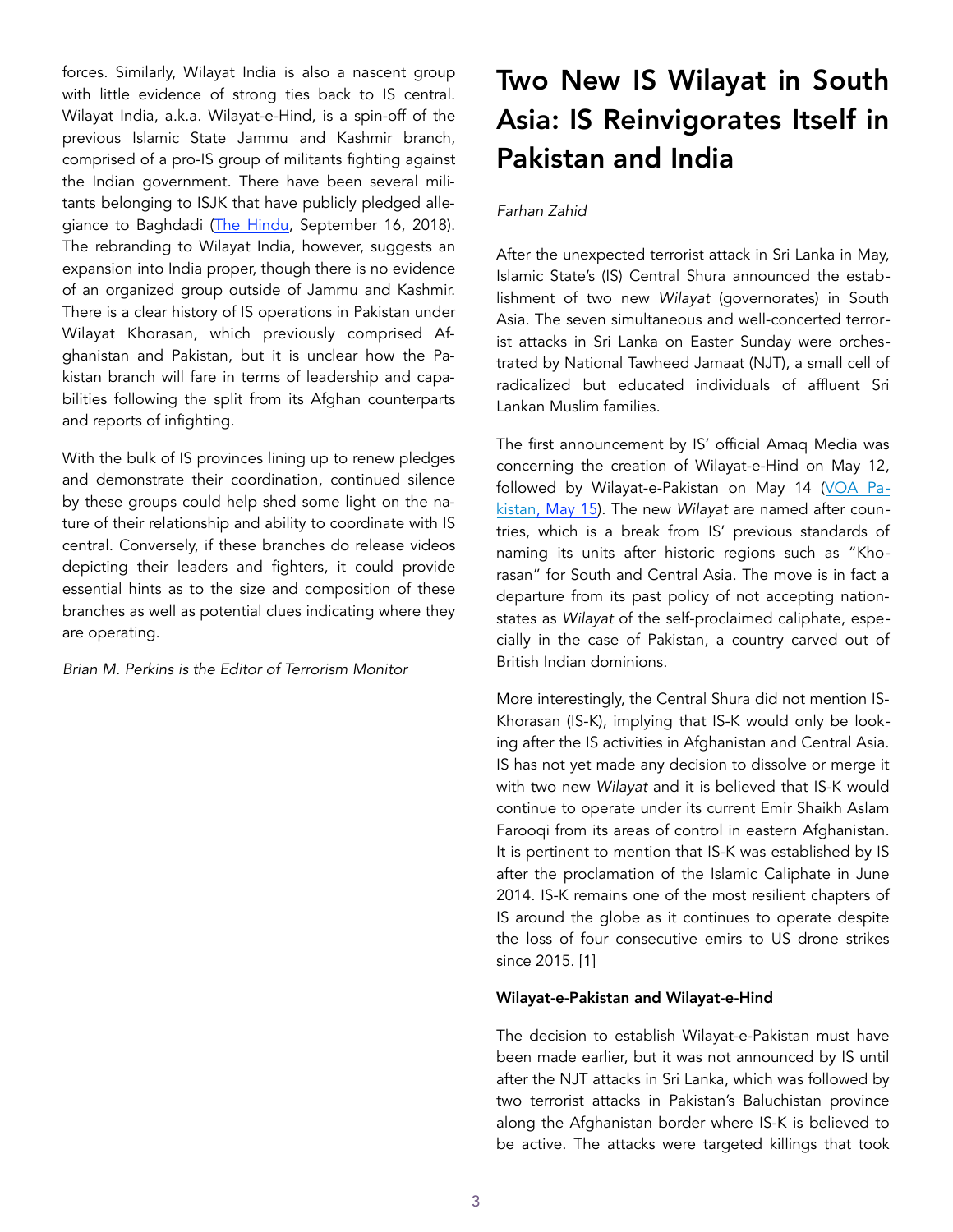place on May 12 and 15, and resulted in the death of two police officers in Baluchistan's southern Mastung district . The Amaq Media Agency also claimed it targeted militants from Tehreek-e-Taliban Pakistan (TTP) in Quetta, the provincial capital of Baluchistan province ([Twitter.com/robertpostings,](https://twitter.com/RobertPostings/status/1128701287267069952) May 15). The reasons for targeting TTP members were not specified. Furthermore, the Central Shura also nominated Dawood Mehsud as Emir of Wilayat-e-Pakistan. [2]

Unlike Pakistan, IS' penetration in India's Muslim community is relatively low. Only the Islamist terrorist groups Ummat-e-Mohammadiya and Harkat ul Harb-e-Islam were found to have some links with IS. Both groups are relatively unknown and obscure. According to estimates, around 100 Indian Muslims have traveled to IS-controlled territories in Iraq and Syria, most of them from the southern Indian states of Kerala, Tamil Nadu, Kar-nataka, and others ([Terrorism Monitor,](https://jamestown.org/program/rising-threat-of-radicalization-in-kerala-and-connections-to-sri-lanka/) May 31). Around 13 Indian Muslims were reportedly killed when the United States dropped the Mother of All Bombs (MOAB) in Nangarhar province in eastern Afghanistan in 2017. In the troubled Indian state of Kashmir, IS flags have been noticed during demonstrations against the Indian government and protestors have used IS slogans in recent years ([First Post](https://www.firstpost.com/india/islamic-state-flags-in-srinagars-jamia-reflect-disillusionment-that-is-popularising-radical-alternatives-in-jammu-and-kashmir-5810451.html), December 29, 2018).

On May 12, the Amaq Media announced the establishment of IS' Wilayat-e-Hind after it claimed responsibility for a terrorist attack in Amshipora village in the Shopian district of Indian Kashmir. IS' media wing claimed that its militants fought a fierce battle with Indian security forces. According to Indian authorities, an IS militant, Ishfaq Sofi, was killed in that gun-battle ([Xinhua](http://www.xinhuanet.com/english/2019-05/10/c_138048402.htm), May 10). Previously, IS had identified its Indian branch as Jundul Khalifah Hind or Islamic State Jammu and Kashmir (ISJK). ISJK's media wing, Al-Burhan Media, had already spoken about the establishment of Wilayat-e-Hind in its recent edition of Al-Sawt (the Voice) magazine ([SITE, May 2019\)](https://ent).

# IS' Logic in Establishing Two New Wilayat and Implications

IS' apparent logic in establishing the two new wilayat is rising amid internal rifts within IS-Khorasan and attempts to further penetrate Pakistan and India. IS-K is divided between followers of Shaikh Aslam Farooqi, a former Lashkar-e-Taiba (LeT) militant, and another led by Moavia Uzbeki. Both factions do not trust each other and while Farooqi's faction has stopped fighting with the Afghan Taliban, the Uzbeki faction did not. In fact, this

faction faced the wrath of the Afghan Taliban during the battle of Darzab in Jawzjan province, which resulted in more than 300 casualties and the group's ouster from Jawzjan [\(Terrorism Monitor,](https://jamestown.org/program/the-taliban-takes-on-islamic-state-insurgents-vie-for-control-of-northern-afghanistan/) August 10, 2018).

In India, IS received some response in Islamist-insurgency-ridden Indian Kashmir, and there was some level of support culminated in the form of ISJK. Moreover it also revealed by the Sri Lankan authorities that NJT militants visited Indian Kashmir. IS was in fact late to recognize the potential of opening a new branch in India.

In Pakistan, IS-K has already made inroads and conducted a number of large-scale terrorist attacks resulting in mass casualties. One IS-K suicide attack in July during the 2018 general elections resulted in 149 fatalities in Mastung district ([Express Tribune, July 16, 2018\)](https://tribune.com.pk/story/1758888/1-149-martyred-mastung-now-deadliest-terrorist-attack-pakistans-hi/). The rich jihadist landscape of Pakistan offers more to IS and reduces the likelihood of factional issues inherent in making it a part of a larger *Wilayat* comprised of Pakistan, Afghanistan, and Central Asian States. IS has already been able to tap into the plethora of Islamist terrorist organizations operating in Pakistan and capitalized on their human and material resources.

There will certainly be implications for Pakistan and India. The security organizations of both countries need to reinvigorate their existing internal security apparatus. The IS branch in Pakistan is certainly more concerning, as IS-K has already been perpetrating acts of terrorism in the country since 2014. For Indian security policymakers, it is a matter of concern because of an ongoing Islamist insurgency in Indian Kashmir and rising radicalization in southern states. IS-K in Afghanistan has potential, and gained access to substantial resources when it settled in the eastern provinces of Afghanistan, but consecutive U.S. drone strikes have not allowed the group to rapidly expand. The separation of the IS branch in Pakistan could lead to an expansion that would be much more difficult to contain than the branch in Afghanistan.

*Farhan Zahid has done his Ph.D. in Counter Terrorism (Topic: Al-Qaeda-linked Islamist violent Non-State Actors in Pakistan and their relationship with Islamist Parties) from Vrije University Brussels, Belgium. He writes on counter-terrorism, al-Qaeda, Pakistani al-Qaeda-linked groups, Islamist violent non-state actors in Pakistan, militant landscapes in Pakistan and the Afghan Taliban.*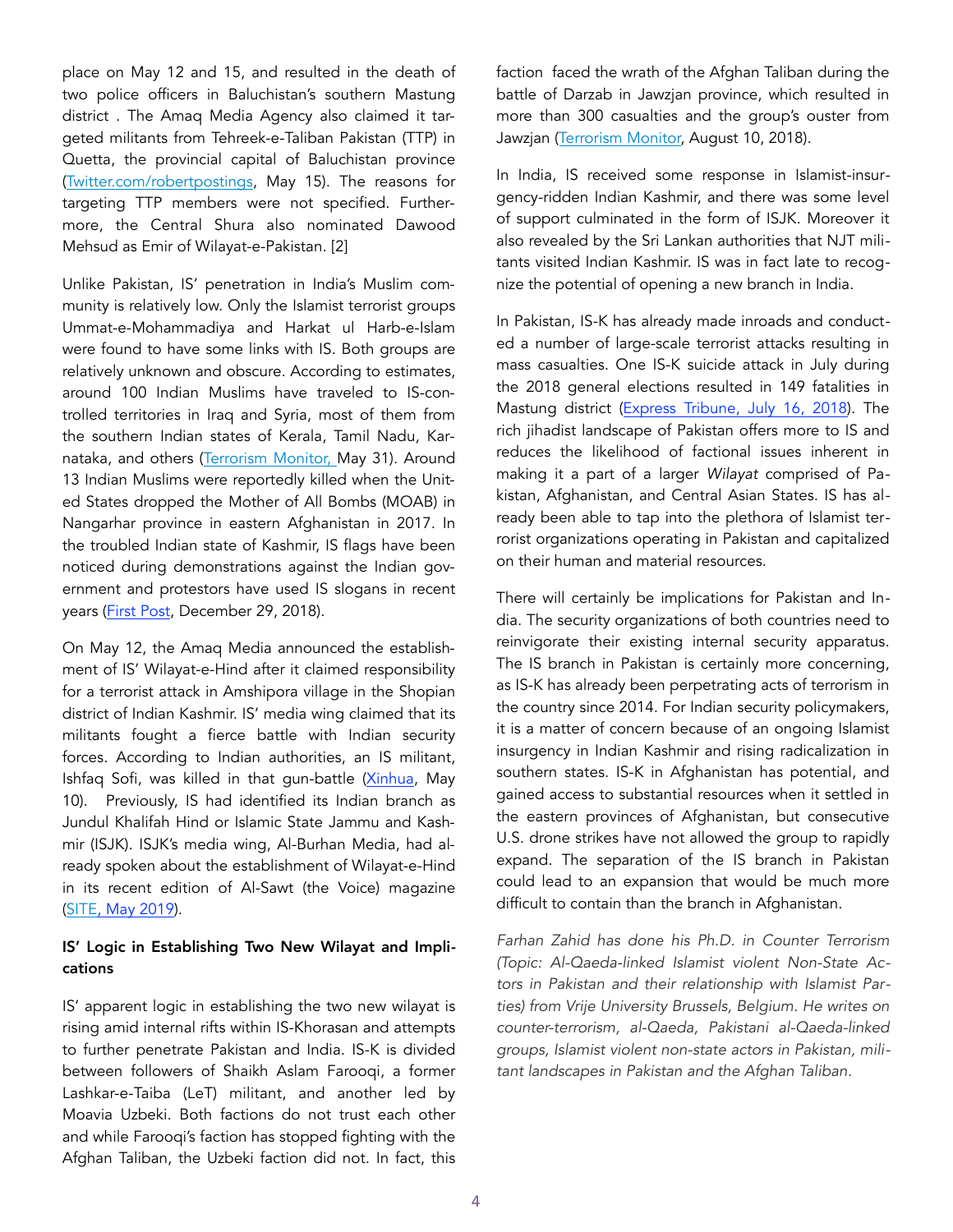### **Notes**

[1] Hafiz Saeed Orakzai (killed July 2016), Abdul Haseeb Lgari (killed April 2017), Abdul Sayed Bajuari (killed July 2017) and Abu Saad Erhabi (killed Aug 2018).

[2] Discussions with a senior police officer of Punjab police on May 19, 2019.

# A Neighbor's Dilemma: The Implications of the Libyan Crisis on Tunisia

*James Pothecary* 

## Introduction

In April, paramilitary forces loyal to the Libyan National Army (LNA)—the armed wing of the Tobruk administration—began its campaign to take the capital Tripoli from the UN-backed Government of National Accord (GNA) and its loose coalition of militia units ([Africa Times,](https://africa) April 11). Fighting is ongoing, and GNA defenses are currently holding. While the effect Libya's endemic instability has had domestically has been well documented, there has been less analytical focus on the implications the escalation in violence has on Libya's western neighbor, Tunisia ([Terrorism Monitor,](https://jamestown.org/program/the-shifting-strategic-context-in-libya-and-the-haftar-dilemma/) April 5). Indeed, Tunisian defense officials explicitly responded to the campaign's commencement by stating it would "take all necessary measures" in the border provinces of Medenine and Tatouine ([Middle East Monitor,](https://www.middleeastmonitor.com/2019) April 6).

## Implications

The collapse of a centralized Libyan security and law enforcement apparatus has led to a proliferation of nonstate actors seizing control over small sections of territory in western Libya. This has led to an inability to police the Libyan side of the border and has provided militant groups with a reasonably safe zone to train, arm, and prepare to carry out attacks in Libya. Said Rezgui, who carried out the attack against tourists in Sousse in June 2015, trained at an Islamic State (IS) camp near Sabratha. The gunmen responsible for the Bardo Museum assault also attended this facility. As recently as March, three Jund al-Khalifa fighters were shot dead by Tunisian border guards while attempting to penetrate border defenses ([Alaraby,](https://www.alaraby.co.uk/english/news/2019/3/20/tunisia-forces-kill-three-militants-suspected-of-shepherd-murders) March 7). The insecurity on the Libyan side, therefore, creates the conditions for militants to surveil, plan, and infiltrate Tunisia with relative ease, despite security forces' best efforts. Although at the time of writing information is still emerging over the network that carried out a series of suicide attacks in the capital on June 27, it is likely that it had some level of support from across the border ([Alarabiya](http://english.alarabiya.net/en/News/north-africa/2019/06/27/Attack-targets-a-polic), June 27).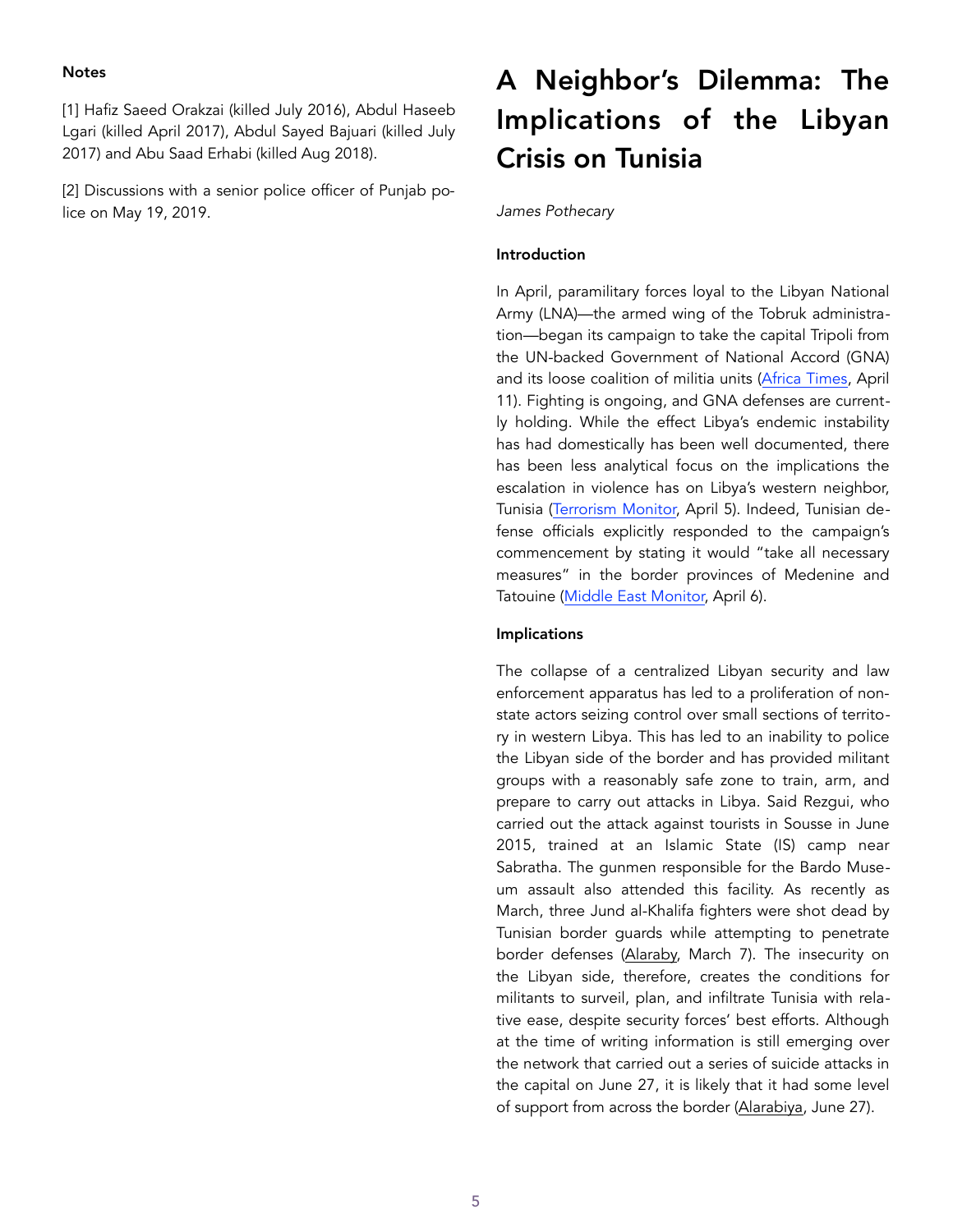This complicated patchwork network of territorial control also complicates any attempts by Tunis to secure support from its Libyan counterparts. As territory changes hands and alliances shift, it is exceptionally challenging for Tunisian diplomatic and intelligence staff to maintain and update the necessary contacts, let alone secure support for border security. Indeed, checkpoints are valuable strategic areas, and the groups controlling them are likely to seek to acquire as much economic revenue as possible by extorting fees from those passing through, rather than controlling or checking them. This means that security will entirely be Tunisia's responsibility for the foreseeable future, as even if the LNA takes Tripoli it is unlikely it will prioritize securing the border areas until after it has consolidated its hold over vital oil infrastructure and ports.

The second consequence of the violence in Libya is the flow of refugees into Tunisia. Although the vast majority of Libyan refugees returned home following the end of the 2011 civil war, there has been a recent uptick in the number of people fleeing across the border due to the return of violence. In the event that LNA forces break through Tripoli's southern districts and intra-urban fighting breaks out in the city proper, there will be a further spike in the number of people fleeing across the border. Given Tunisia's political tensions and weak economy, even a relatively modest increase in refugee flows would prove a serious challenge for the government.

However, the most serious security risk the Libyan conflict poses to Tunisia is not individuals coming in, but a shutdown of trade across the border. Cross-border trade, both licit and illicit, is the primary economic activity in the southern border areas, which have been historically economically neglected by the government. Intermittent border closures and increased security deployments render this trade impossible to continue at the same levels. Protests regularly impact Tunisia and often start as small local issues that resonate with the wider population and have the potential to cripple normal business functions. Further restrictions at the borders will likely lead to demonstrations in Ben Guardane and other key border towns, which in turn have the potential to trigger major unrest, which is particularly destabilizing in the context of imminent elections.

Furthermore, the deprivation of economic opportunity could in turn lead to an increased susceptibility among the local population to sympathize, cooperate, or even directly join terrorist organizations. During the apex of IS' territorial control, there were over 5,000 Tunisians within its ranks, and despite numerous counterterrorism operations, IS and al-Qaeda both retain the domestic recruitment infrastructure to take advantage of rising unemployment and poverty for their own purposes.

#### Response

The Tunisian border has been well-secured over the past few years. Situated in a military buffer zone, the border is protected by physical infrastructure— trenches, observation posts, fences and towers—and with U.S. and German support, electronic surveillance measures including regular UAV flights. However, these are not deployed uniformly and there are multiple areas in the southern desert areas of Tatouine where militants can circumvent these checkpoints. Upgrading these insofar as is practical is undoubtedly a good start but does not solve the basic dilemma facing the Tunisian security establishment—reinforcing the border worsens the economic situation in the southern provinces and raises the specter of a worse security crisis than the one they seek to avoid.

The solution lies in balancing the two competing impulses; ensuring security while simultaneously minimizing disruption. Over the long term, the Tunisian government must invest in its southern provinces—improving educational and business opportunities and alleviating local perceptions that they are forgotten by their fellow citizens in the north. This would fundamentally change the political calculation. However, significant development is measured over years rather than months, and given Tunisia's ongoing economic issues, is not something that can realistically be achieved in any timeframe meaningful to the current crisis. As such, the balancing act must continue.

*James Pothecary is a senior political analyst at Falanx Assynt. He specializes in political violence, and has experience working in political analysis and security operations. He holds a MA with Distinction in 'Terrorism, Insurgency and Security Studies' from the University of Leeds and is a former volunteer police officer.*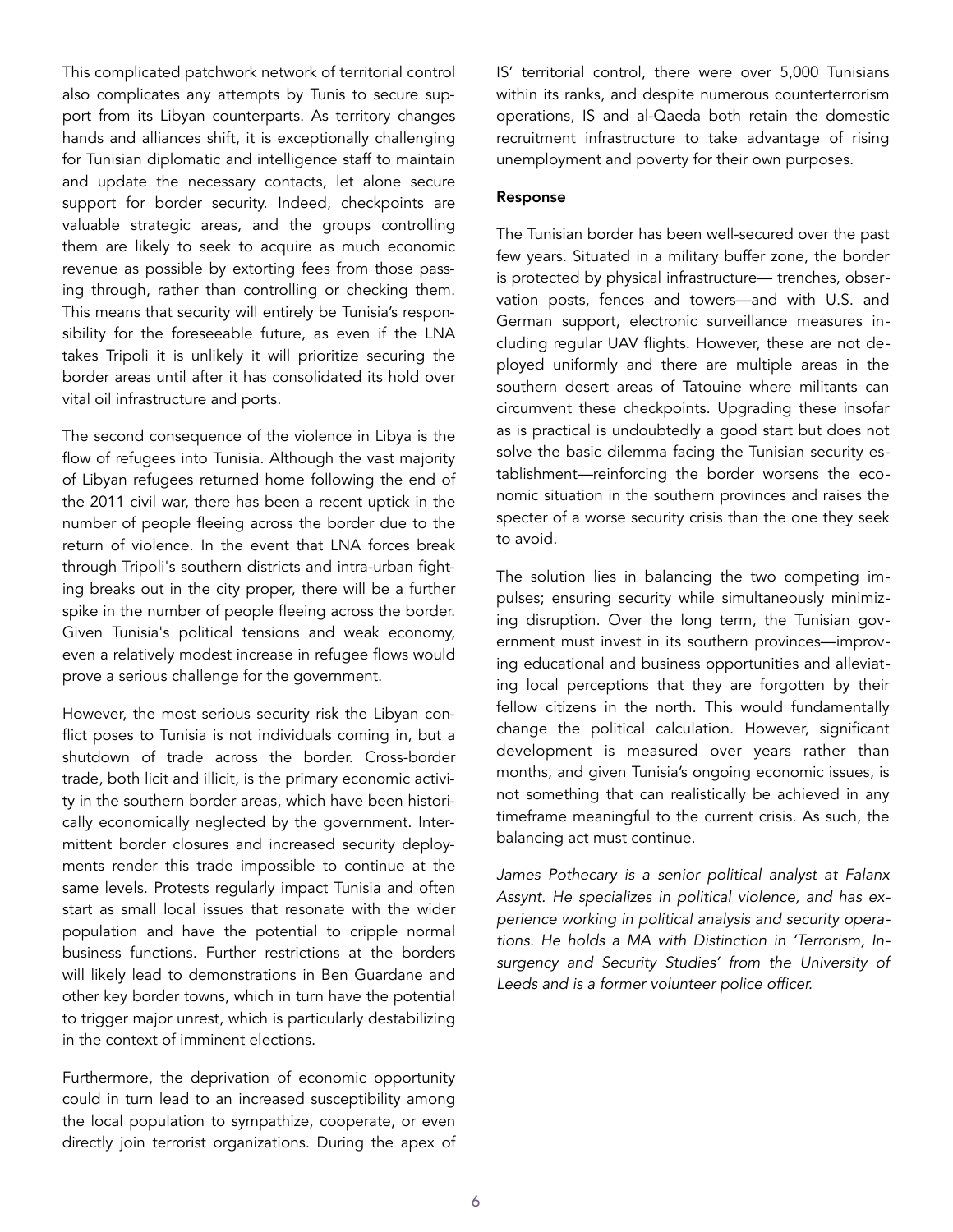# US-Iran Tensions Overshadow Houthi Agenda in War in Yemen

#### *Brian M. Perkins*

Continued tensions between the United States and Iran have begun having second order effects on the war in Yemen. The war was, somewhat wrongfully, originally characterized as a proxy war with Iran, but the conflict is now more at risk of being driven in that direction than it ever has been before. While many recent Houthi attacks and security incidents in Yemen have coincided with the ongoing tensions, responding to them simply through the lens of Iranian puppeteering risks further escalation and foreign entanglement in Yemen that could make the "proxy war" description far more apt and any political solution even more elusive. The escalation of Houthi attacks does, however, indicate increased operational capabilities and the group's ability to sustain prolonged offensives. However, the Houthi's political goals remain their own.

Among the most notable recent developments directly linked to actors in Yemen have been the Houthi's downing of a U.S. MQ-9 Reaper, a cruise missile attack on Abha Airport and other Saudi infrastructure, and sporadic drone attacks. The level of Iranian involvement in the planning and execution of these attacks is still up for debate, but each demonstrates an increasing level of sophistication as well as the group's ability to sustain a campaign of military operations against Saudi Arabia.

These attacks follow a relatively steady trend in terms of target selection progression and the evolution of planning and tactics that has been evident over the past year or more. The Houthis have fired countless ballistic missiles at Saudi infrastructure over the past several years, with varying degrees of success, and their use of drones has been well documented for quite some time. The first attack on Abha airport on June 12, however, was allegedly a cruise missile, likely the Iranian Soumar —a modified version of the Russian Kh-55 air-launched cruise missile [\(al Jazeera,](https://www.aljazeera.com/news/2019/06/houthi-missile-strike-saudi-arabia-abha-airport-wounds-26-190612090351880.html) June 12). The attack marked only the second known time the Houthis have used a cruise missile, the first being the attempted strike on a nuclear plant in the UAE [\(Al-Arabiya,](https://english.alarabiya.net/en/News/gulf/2017/12/03/All-you-need-to-know-a) December 3, 2017). Similarly, the downing of the Reaper on June 6 demonstrates air defense capabilities generally above what has been seen during the war. MQ-9's fly at a much higher altitude than the other aircraft that the Houthis have successfully shot down in the past [\(CENTCOM,](https://www.centcom.mil/MEDIA/STATEMENTS/Statements-View/Article/1877252/statement-from-us-central-command-on-attacks-against-us-observation-airc) June 16). The combination of tactics illustrates the variety of tools and methods the Houthis can use to persistently strike Saudi Arabia.

The attacks show an increased level of sophistication. The frequency at which the attacks have occurred recently—and while alarming given the timing—are not entirely unprecedented as their attacks have come in similar waves in the past and in direct response to Saudi war efforts and developments surrounding the embattled port city of Hodeidah. Similarly, their selection of targets is not entirely new and should not be viewed as unique to Iran's agenda. For instance, the Houthis have previously attempted to target airports—including King Khaled International in Riyadh—and critical infrastructure such as the desalination plant in Jazan, which has been the most targeted location in terms of Houthi missile attacks [\(al Jazeera,](https://www.aljazeera.com/news/2017/11/yemen-houthi-fire-missile-saudi-arabia-riyadh-171104180946302.html) November 5 2017). The Houthi's intention of striking such targets is to continue pressuring the country and demonstrate the economic and human costs Saudi Arabia faces in hopes of pushing the country to realize how untenable it is to continue the war.

At present, there is no denying that Iran has provided material and technical support to the Houthis and that improved capabilities are linked to Iranian technology, but it remains a misnomer to label Yemen as a full-scale proxy war and few analysts believe Iran has actually been pulling the Houthi's strings. The uptick in attacks might be in response to stalling peace efforts and continued clashes in Hodeidah throughout May and June, as well as tit-for-tat operations by Saudi Arabia and its allies elsewhere in Yemen, as stated by Houthi officials as the reason for the attacks ([Al-Arabiya,](https://english.alarabiya.net/en/News/gulf/2019/06/21/Coalition-targets-Houthi-military-targets-in-Yemen-s-Hodeidah.html) June 21). The escalation could also easily be the group's own decision to exploit the ongoing tensions by sending a warning that further foreign involvement in the region risks retribution and a broader, more detrimental conflict for all parties, particularly Saudi Arabia and the UAE. In fact, the UAE has reportedly begun withdrawing a substantial number of troops and military equipment from Yemen, potentially to begin eliminating itself from the Yemen equation while reinforcing its presence of troops at home.

It is easy to see how recent events viewed in the context of the attacks on the tankers in the Gulf of Oman and